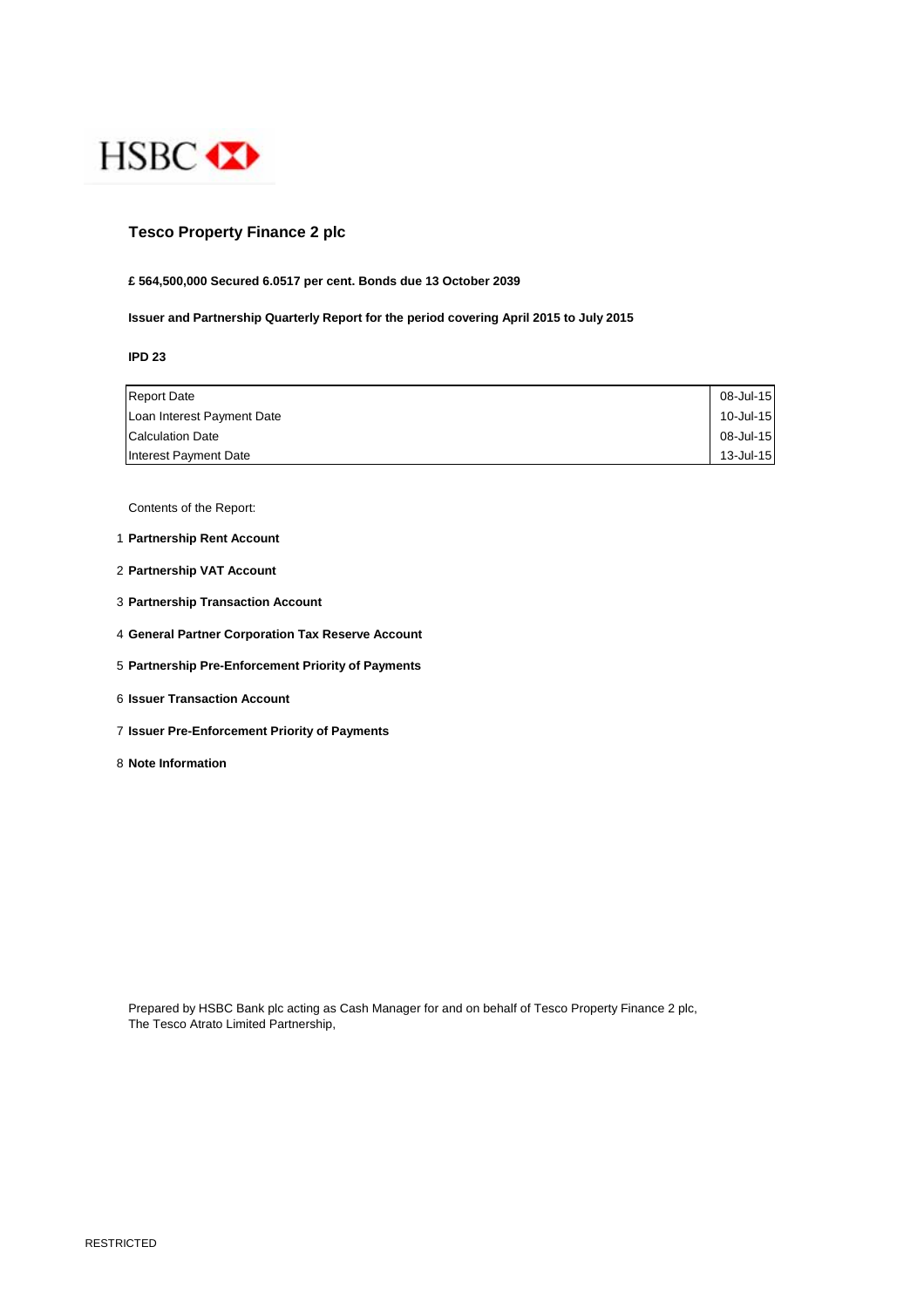### **1. Partnership Rent Account 69796072**

|             | Opening Balance                    | $0.11$ Cr                   |
|-------------|------------------------------------|-----------------------------|
| <b>DATE</b> | <b>ENTRY DETAILS</b>               | CR/DR<br>AMOUNT (£)         |
| 23-Sep-09   | Initial Deposit on Closing Date    | 5,000.00 Cr                 |
| 23-Jun-15   | Rent                               | 8,883,565.34 Cr             |
| 10-Jul-15   | To Partnership Transaction Account | 8,883,565.34 Dr             |
|             |                                    |                             |
|             | <b>Closing Balance</b>             | 5,000.11 Cr                 |
|             |                                    | <b>Issuer and Partnersh</b> |

### **2. Partnership VAT Account 69796099**

|                        | Opening Balance                          | 1,805,296.17 Cr                    |
|------------------------|------------------------------------------|------------------------------------|
| <b>DATE</b>            | <b>ENTRY DETAILS</b>                     | CR/DR<br>AMOUNT (£)                |
| 29-Apr-15<br>23-Jun-15 | <b>VAT Payment</b><br><b>VAT Funding</b> | 1,770,001.47 Dr<br>1,776,713.09 Cr |
|                        | <b>Closing Balance</b>                   | 1,812,007.79 Cr                    |

#### **3. Partnership Transaction Account 69796080**

|             | Opening Balance                       | 145,872.60 Cr       |
|-------------|---------------------------------------|---------------------|
| <b>DATE</b> | <b>ENTRY DETAILS</b>                  | AMOUNT (£)<br>CR/DR |
|             |                                       |                     |
| 07-Jul-15   | <b>Credit Interest</b>                | 622.50 Cr           |
| 07-Jul-15   | <b>Credit Interest</b>                | 54.16 Cr            |
| 07-Jul-15   | <b>Credit Interest</b>                | 276.68 Cr           |
| 10-Jul-15   | <b>Transfer from Rent</b>             | 8,883,565.34 Cr     |
| 10-Jul-15   | Transfer from Partnership VAT Account | $0.00C$ r           |
| 10-Jul-15   | <b>Trustee Fee</b>                    | 1,500.00 Dr         |
| 10-Jul-15   | Ongoing Fee                           | 14,838.18 Dr        |
| 10-Jul-15   | Expenses                              | 30,262.89 Dr        |
| 10-Jul-15   | Partnership Swap payment              | 1,532,951.84 Cr     |
| 10-Jul-15   | <b>Partnership Debt</b>               | 10,258,558.82 Dr    |
| 10-Jul-15   | Property Advisor Fee                  | $0.00$ Dr           |
| 10-Jul-15   | <b>Transfer to General</b>            | $0.00$ Dr           |
|             | <b>Closing Balance</b>                | 258,183.23 Cr       |

### **4. General Partner Corporation Tax Reserve Account 69796115**

|             | Opening Balance        | $0.00C$ r           |
|-------------|------------------------|---------------------|
| <b>DATE</b> | <b>ENTRY DETAILS</b>   | CR/DR<br>AMOUNT (£) |
|             |                        |                     |
|             |                        |                     |
|             |                        |                     |
|             | <b>Closing Balance</b> | $0.00$ Cr           |
|             |                        |                     |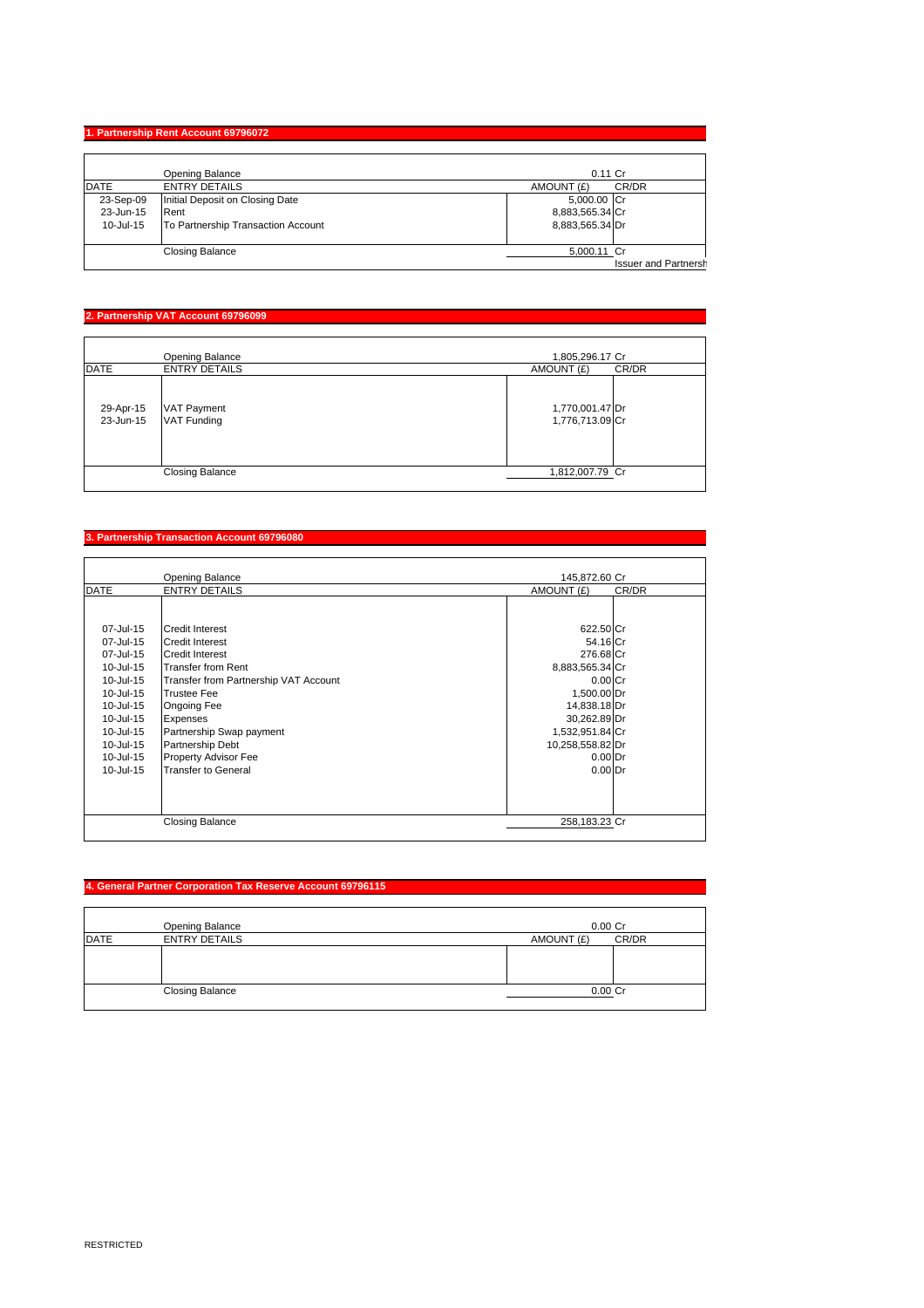|           | 5. Partnership Pre-Enforcement Priority of Payments                                                            |                          |                       |
|-----------|----------------------------------------------------------------------------------------------------------------|--------------------------|-----------------------|
|           |                                                                                                                | <b>Funds Paid Out of</b> | <b>Funds Received</b> |
| Date      |                                                                                                                | account (£)              | into account (£)      |
| 10-Jul-15 |                                                                                                                |                          |                       |
|           | <b>Partnership Available Funds</b>                                                                             |                          |                       |
|           |                                                                                                                |                          |                       |
|           | a Rental Income                                                                                                |                          | 8,883,565.31          |
|           | b Funds from Issuer under Partnership Swaps                                                                    |                          | 10,258,582.98         |
|           | c From Partnership VAT Account                                                                                 |                          |                       |
|           | d From Partnership Disposal Proceeds Account                                                                   |                          |                       |
|           | e From Partnership Insurance Proceeds Account                                                                  |                          |                       |
|           | f Interest received by the Partnership Accounts and Rent Account                                               |                          | 953.34                |
|           | g Eligible Investment Earnings by Partnership                                                                  |                          |                       |
|           | h Advance under Committed Subordinated Loan Agreement<br>Net proceeds of a CPO Disposal or a Mortgage Property |                          |                       |
|           | Net proceeds of a disposal of a Mortgage Property                                                              |                          |                       |
|           | k Any other sums standing to the credit of the Partnership Transaction Ac                                      |                          |                       |
|           |                                                                                                                |                          |                       |
|           | <b>Partnership Pre-Enforcement Priority of Payments</b>                                                        |                          |                       |
|           |                                                                                                                |                          |                       |
|           | a Partnership Security Trustee Fees                                                                            | 1,500.00                 |                       |
|           | b Issuer Security Trustee Fee, Bond Trustee, operating expenses of the Issuer                                  |                          |                       |
|           | (Ongoing Partnership Facility Fee)<br>c Partnership Operating Expenses excluding GP UK Tax                     | 9,088.18<br>30,262.89    |                       |
|           | d Partnership Operator Fee                                                                                     |                          |                       |
|           | d Property Advisor Fee (Annual 25 K Jan)                                                                       |                          |                       |
|           | d Nominees Corporate Services Provider Fee                                                                     |                          |                       |
|           | d Nominees Holdco Corporate Services Provider Fee                                                              |                          |                       |
|           | d Nominees Side Letter payments                                                                                |                          |                       |
|           | d Nominees Holdco Side Letter payments                                                                         |                          |                       |
|           | d Account Bank Fee                                                                                             |                          |                       |
|           | d Cash Manager Fee                                                                                             |                          |                       |
|           |                                                                                                                |                          |                       |
|           | d Issuer Account Bank, PPA CM, CSP Fee (Ongoing Partnership Facility Fee)                                      | 5,000.00                 |                       |
|           | d Headlease payment                                                                                            |                          |                       |
|           | e Partnership Expenses Ledger payment                                                                          | 6,250.00                 |                       |
|           | f Partnership Debt Interest                                                                                    | 7,903,531.82             |                       |
|           | f Partnership Swap payment                                                                                     | 8,725,631.14             |                       |
|           | g Partnership Debt Principal                                                                                   | 2,355,027.00             |                       |
|           | Issuer Partnership Swap Termination Amount (Ongoing Partnership Facility                                       |                          |                       |
|           | h Fee)<br>Partnership Swap Termination Amount                                                                  | 750.00                   |                       |
|           | Property Pool Manager Fee                                                                                      | 0.00                     |                       |
|           | k Partnership Expenses Ledger payment                                                                          | 106,060.60               |                       |
|           | <b>Alteration Adjustment Rent</b>                                                                              |                          |                       |
|           | m Committed Subordinated Loan payment                                                                          |                          |                       |
|           | n Partnership Distribution Account                                                                             |                          |                       |
|           |                                                                                                                |                          |                       |
|           | Totals                                                                                                         | 19,143,101.63            | 19,143,101.63         |

| Expense Reserve Ledger - Max GBP 500,000.00 |                 |               |  |
|---------------------------------------------|-----------------|---------------|--|
| Date                                        | Opening Balance | 145,872.59    |  |
|                                             | $10 -$ Jul-15   | 112.310.60 Cr |  |
|                                             | Balance         | 258,183.19    |  |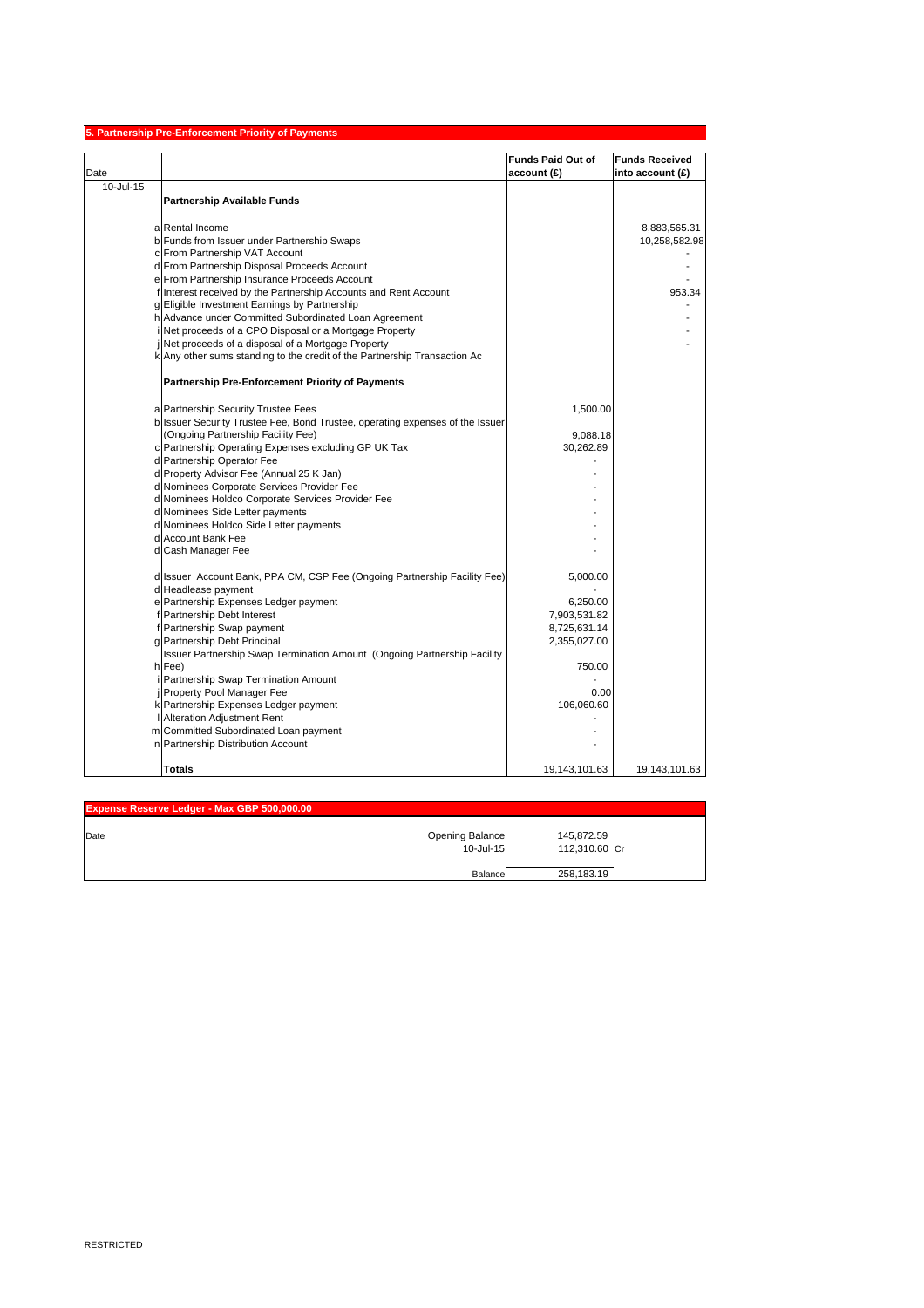### **6. Issuer Transaction Account 69796123**

|                                                                                                                                             | Opening Balance                                                                                                                                                                                                                             | 74.166.31 Cr                                                                                                                                                               |       |
|---------------------------------------------------------------------------------------------------------------------------------------------|---------------------------------------------------------------------------------------------------------------------------------------------------------------------------------------------------------------------------------------------|----------------------------------------------------------------------------------------------------------------------------------------------------------------------------|-------|
| <b>DATE</b>                                                                                                                                 | <b>ENTRY DETAILS</b>                                                                                                                                                                                                                        | AMOUNT (£)                                                                                                                                                                 | CR/DR |
| 01-May-15<br>01-Jun-15<br>01-Jul-15<br>13-Jul-15<br>13-Jul-15<br>13-Jul-15<br>13-Jul-15<br>13-Jul-15<br>13-Jul-15<br>13-Jul-15<br>13-Jul-15 | Credit interest<br>Credit interest<br><b>Credit interest</b><br><b>Swaps Receipts</b><br>Partnership Debt<br>Swap Pays<br><b>Ongoing Fee</b><br><b>HSBC</b> Fee<br><b>Issuer Operating Expenses</b><br><b>Issuer Profit</b><br><b>Notes</b> | 135.77 Cr<br>9.47 Cr<br>$9.16$ Cr<br>1,532,951.84 Cr<br>10,258,558.82 Cr<br>1,532,951.84 Dr<br>14,088.18 Cr<br>7,700.00 Dr<br>6,388.18 Dr<br>750.00 Cr<br>10,258,558.81 Dr |       |
|                                                                                                                                             | <b>Closing Balance</b>                                                                                                                                                                                                                      | 75.070.72 Cr                                                                                                                                                               |       |

## **7. Issuer Pre-Enforcement Priority of Payments**

| Date      |                                                        | <b>Funds Paid Out of</b><br>account (£) | <b>Funds Received</b><br>into account (£) |
|-----------|--------------------------------------------------------|-----------------------------------------|-------------------------------------------|
| 13-Jul-15 |                                                        |                                         |                                           |
|           | <b>Issuer Available Funds</b>                          |                                         |                                           |
|           | a Funds due to Issuer under Partnership Swap Agreement |                                         | 8,725,631.14                              |
|           | b Amounts due to Issuer in respect of Partnership Loan |                                         | 10,273,397.00                             |
|           | c Any amount due to Issuer under Issuer Swap Agreement |                                         | 10,258,582.98                             |
|           | d Ineterest Received by Issuer on Transaction Account  |                                         | 154.40                                    |
|           | e Eigible Investment Earnings                          |                                         | 0.00                                      |
|           | <b>Issuer Pre-Enforcement Priority of Payments</b>     |                                         |                                           |
|           | a Bond Trustee Fee                                     | 1,200.00                                |                                           |
|           | a Issuer Security Trustee Fee                          | 1,500.00                                |                                           |
|           | b Issuer Operating Expenses                            | 6,388.18                                |                                           |
|           | c Issuer/Issuer Holdco Corporate Services Provider Fee | 0.00                                    |                                           |
|           | c Paying Agent Fee                                     | 500.00                                  |                                           |
|           | c Account Bank Fee                                     | 750.00                                  |                                           |
|           | c Cash Manager Fee                                     | 3,750.00                                |                                           |
|           | d Bond Interest                                        | 7,903,531.81                            |                                           |
|           | d Bond Principal<br>d Issuer Swap Provider             | 2,355,027.00                            |                                           |
|           | d Partnership Swap payment                             | 8,725,631.14<br>10,258,582.98           |                                           |
|           | e Issuer Profit                                        | 750.00                                  |                                           |
|           | f Swap Subordinated Amounts                            | 0.00                                    |                                           |
|           | g Issuer Partnership Swap Termination Amount           | 0.00                                    |                                           |
|           | hilssuer Transaction Account                           | 154.41                                  |                                           |
|           | <b>Totals</b>                                          | 29,257,765.52                           | 29,257,765.52                             |